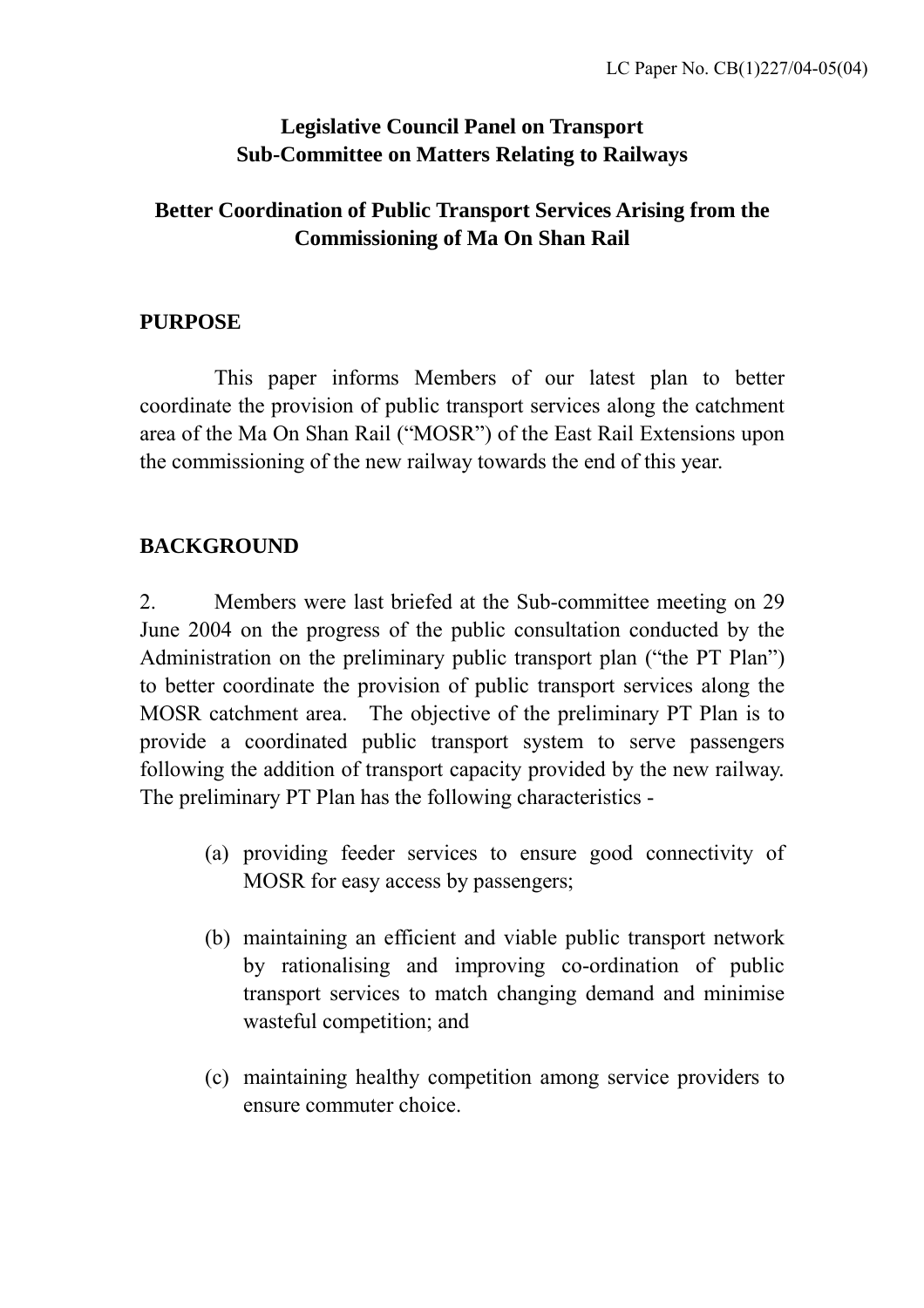3. At present, there are 73 franchised bus routes and 13 green minibus ("GMB") routes operating along the MOSR corridor. The preliminary PT Plan includes re-routeing of three existing franchised bus services to better feed passengers to the MOSR stations, service modification for 33 bus routes and six GMB routes, and route cancellation for 13 overlapping bus services. It is expected that the service changes will help reduce bus trips in the busy urban areas and hence relieve traffic congestion and reduce roadside emission.

4. MOSR is targetted for commissioning in late December 2004. It is necessary to finalise the PT Plan before then, to allow sufficient time for promotion and preparations for implementation.

# **PUBLIC CONSULATION**

5. Since February 2004, the Transport Department ("TD") has mounted two rounds of consultation to solicit public views on the preliminary PT Plan. In addition to the two briefings given to the Subcommittee in January 2004 and June 2004, 12 relevant District Councils ("DCs") / Traffic & Transport Committees ("TTCs") of Shatin and other districts were consulted on the proposed changes to services passing or terminating at their districts.

6. Apart from consultations at DC / TTC level, Area Consultative Forums ("ACFs") were organised by TD to facilitate wider local consultation. The invitees of the ACFs include members of DCs and Area Committees, representatives of Mutual Aid Committees / Owners' Corporations, schools principals and other local representatives.

7. During the two rounds of public consultation, TD attended altogether 10 DC / TTC meetings, 12 ACFs meetings and over 60 consultation meetings with local representatives and parties concerned to explain the rationalisation plan and to collect their views.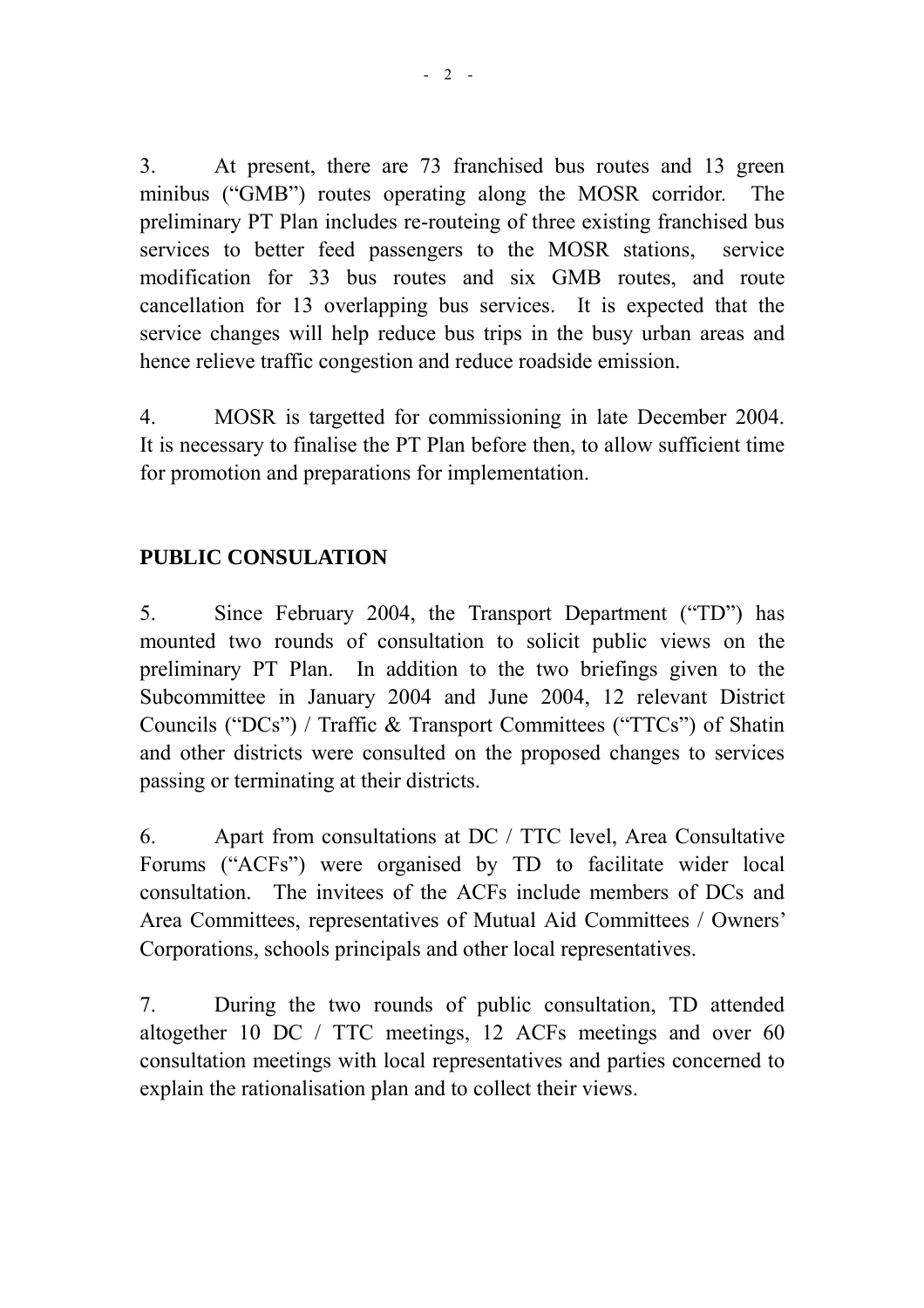#### **COMMENTS AND VIEWS RECEIVED**

8. In general, the local community recognized the need to re-organise the existing public transport services following the commissioning of the new railway. However, they emphasized the importance of maintaining a reasonable choice of transport modes for passengers. Their major concern was about the proposals to discontinue some of the bus routes. Some groups opined that the routes should be retained, especially during peak periods. There were also suggestions that the major service rationalisation measures should be implemented progressively after the commissioning of the new railway with regard to the actual changes in passenger demand.

#### **THE LATEST PT PLAN**

9. Taking into account the comments received during the consultation, we have modified some of our original proposals. Most of these modifications involve services that do not directly duplicate with MOSR, and services that are maintained to provide more choices to passengers. To address the concerns on fare level and capacity of alternative bus routes, section fares, bus-bus interchange concessions and strengthening of alternative bus routes will be arranged where appropriate.

10. The latest PT Plan involves re-routeing of four bus routes to better feed passengers to the MOSR stations, and service modification for 37 bus routes and five GMB routes. Five bus routes for internal and external travel to urban Kowloon will discontinue service. These are mainly routes with low patronage and routes with adequate alternatives or serving a catchment which is similar to that of MOSR. The rationalisation is in line with the objectives of the PT Plan.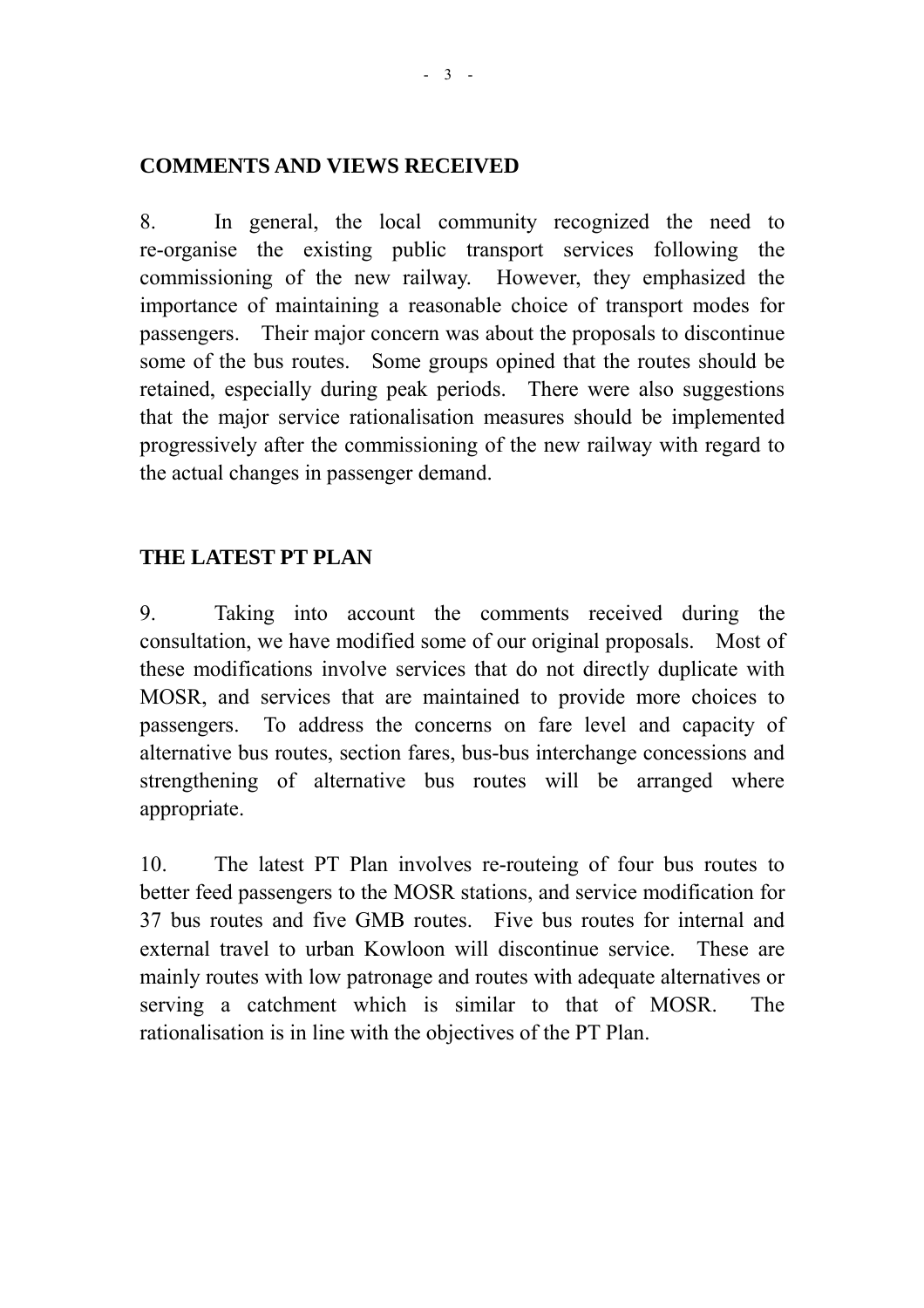11. The Shatin DC was consulted on the latest PT Plan on 30 September 2004. DC members considered that the latest PT Plan was generally acceptable. The only major concern was about our proposal to relocate the terminus of cross harbour bus Route No. 680 (Lee On – Macau Ferry) from Central to Admiralty. Some members suggested that we should defer the relocation to enable better assessment of the actual travel demand upon commissioning of MOSR. Some members also suggested adding special trips between Ma On Shan and East Rail's University Station during evening peak hours. These suggestions have been taken into account in drawing up the implementation plan set out in paragraphs 12 to 17 below.

# **PHASED IMPLEMENTATION PLAN & PUBLICITY**

### *Implementation Plan*

12. As in the cases of the Tseung Kwan O Line and the West Rail, we will implement the PT Plan in a progressive manner, with due regard to the changes in passengers' travel pattern and demand, so as to avoid a mismatch between the demand for and supply of services. In formulating the implementation plan, TD has taken into account the request for a longer observation period for some proposals and also the need to provide wide publicity in advance of the changes to avoid confusion.

13. In one to two weeks before MOSR commences operation, GMB and bus feeder connections will be put in place to ensure good connectivity with MOSR, so that passengers will become familiar with the revised routeings.

14. Taking into account the comments from Shatin DC, a three-phase implementation plan over a period of several months will be adopted after MOSR commences operation.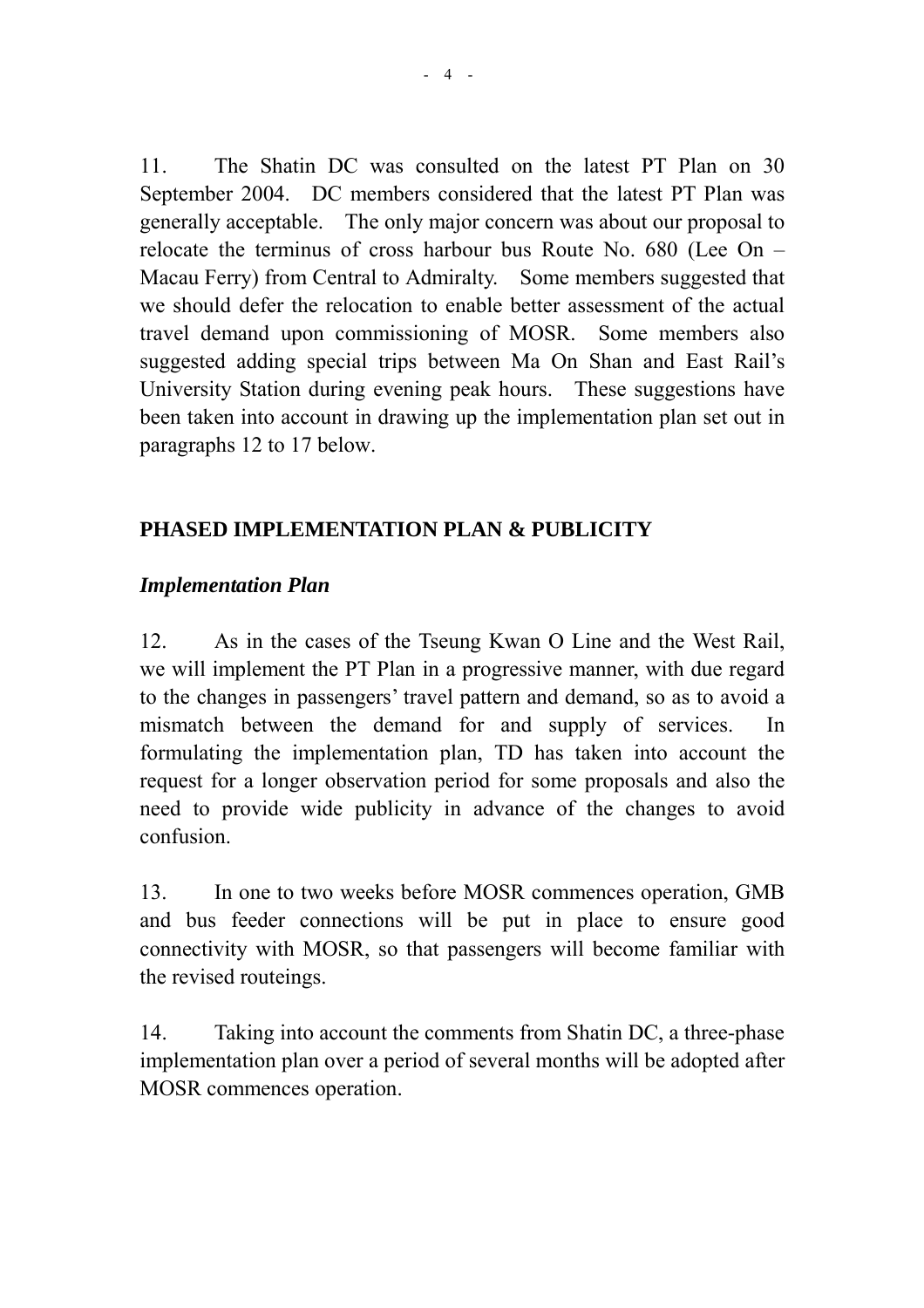15. Phase 1 will cover the first four weeks after the commissioning of MOSR. There will be virtually no change in transport services in the first two weeks, except for fine-tuning of feeder services based on demand. TD will closely monitor the changes in passenger demand during these two weeks. From the third week onwards, frequency adjustments on bus routes affected by MOSR will take place in a progressive manner, and it will continue on the basis of actual change in passenger demand.

16. Phase 2 will start from the end of the four weeks after the commissioning of MOSR. Major route changes agreed during the consultation such as cancellation and modification of existing routes will be implemented. In Phase 3, i.e. two months after the commissioning of MOSR, TD will report to Shatin DC on the proposed way forward regarding the proposed relocation of the terminus of Route No. 680.

17. Having regard to the actual situation on the ground, refinements may be made to the PT Plan and / or its implementation programme in consultation with the concerned parties.

18. The implementation plan is set out at Annex. Annex

### *Publicity*

19. TD will work with the public transport operators and the DCs concerned in organising a publicity campaign on the public transport service changes before the commissioning of MOSR. The campaign will begin in early December 2004 and will include distribution of service booklets and dissemination of updated information on TD's homepage. Nearer the implementation time, TD will coordinate with franchised bus operators to disseminate details of the changes by deploying customer service staff at major bus termini/stops where appropriate, posting notices at major termini/stops and inside buses, issuing press releases and setting up enquiry hotlines.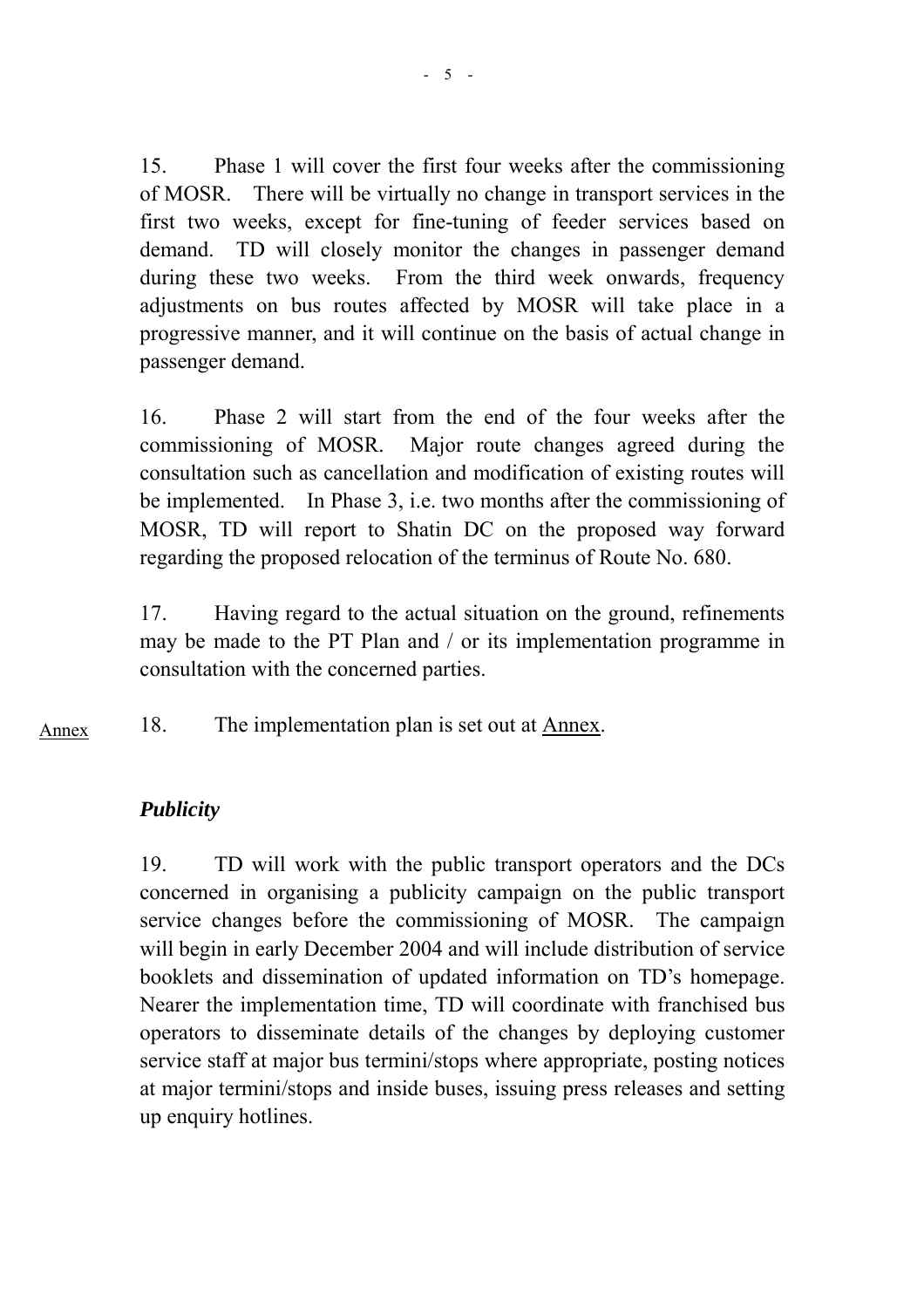20. In addition, TD will activate its Emergency Transport Coordination Centre during the first few days of MOSR commissioning to coordinate transport arrangements as appropriate. Observation teams will be deployed on site to monitor the traffic and transport situation, including changes in passenger demand, to enable a prompt response to any problem that may arise.

21. Members are invited to note the contents of this paper.

Environment, Transport and Works Bureau November 2004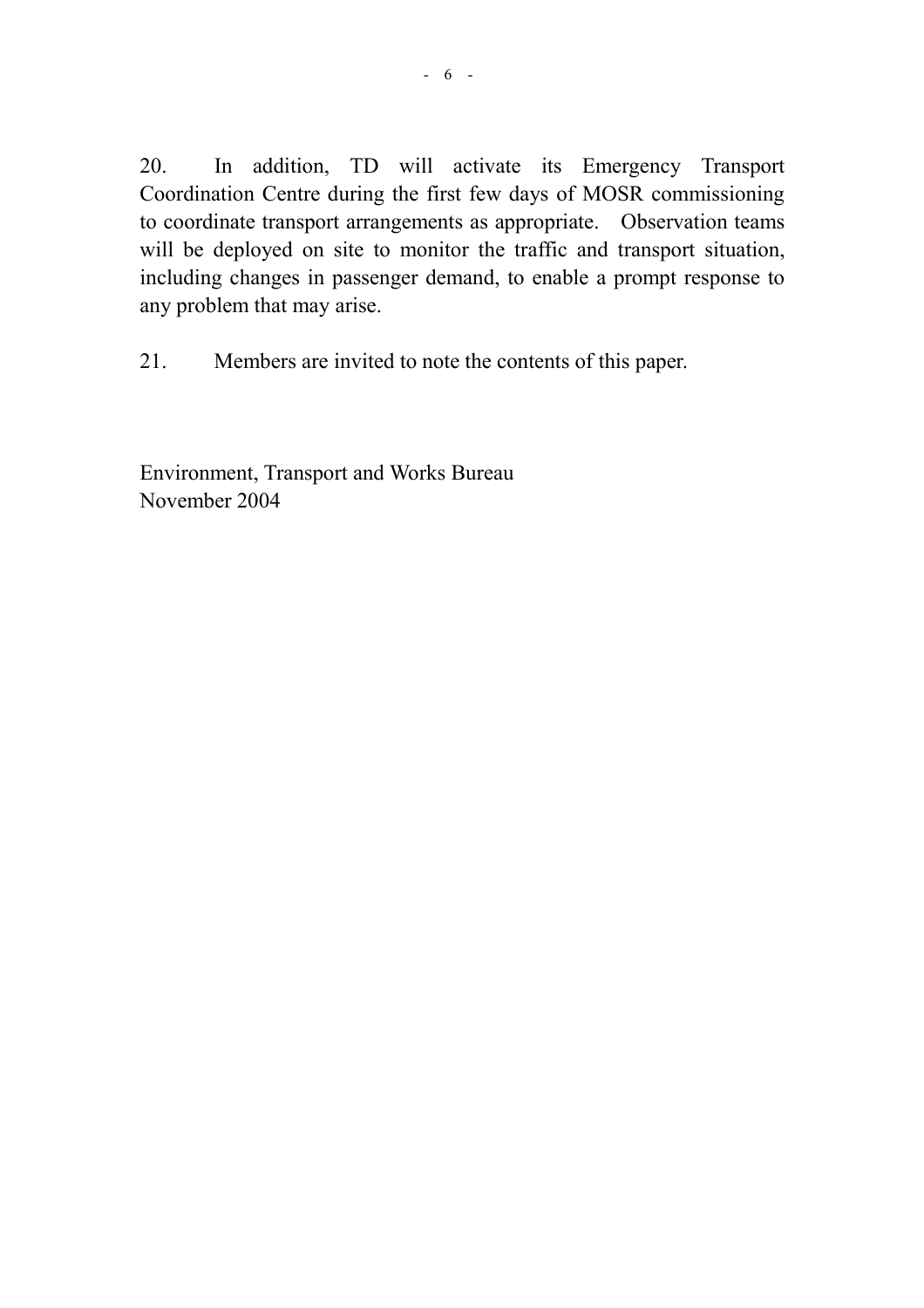*Annex* **Annex** 

#### **Implementation Plan of the PT Plan**

### **Pre-MOSR Commissioning (starting from 2 weeks before MOSR commissioning)**

The focus will be enhancement of transport connections to MOSR stations, including -

- (a) introduction of 3 new shortworking GMB services (803, 807K and 810) to various MOSR stations.
- (b) re-routeing of 4 bus routes (40X, 89D, 99 and 274P) and 3 GMB routes (64K, 68K and 807K) to terminate or operate via the public transport interchanges adjacent to MOSR stations.

### **Phase 1 (starting from day 1 to end of the 4th week after MOSR commissioning)**

The focus will be on monitoring of service provision and demand, and implementation of frequency adjustment.

# **Phase 2 (starting from end of 4<sup>th</sup> week to 8<sup>th</sup> week after MOSR commissioning)**

The focus will be on implementation of more major route changes, including discontinuing 5 bus routes for internal and external travel to urban Kowloon, together with strengthening of alternative services. The 5 routes are -

- (a) 83P (Kwong Yuen to Kowloon City Ferry)
- (b) 86A (Sha Tin Wai Cheung Sha Wan)
- (c) 285 (Bayshore Towers Heng On ) (circular)
- (d) 286P (Heng On Mei Lam)
- (e) 287K (Ma On Shan Town Centre University KCR Station) (circular)